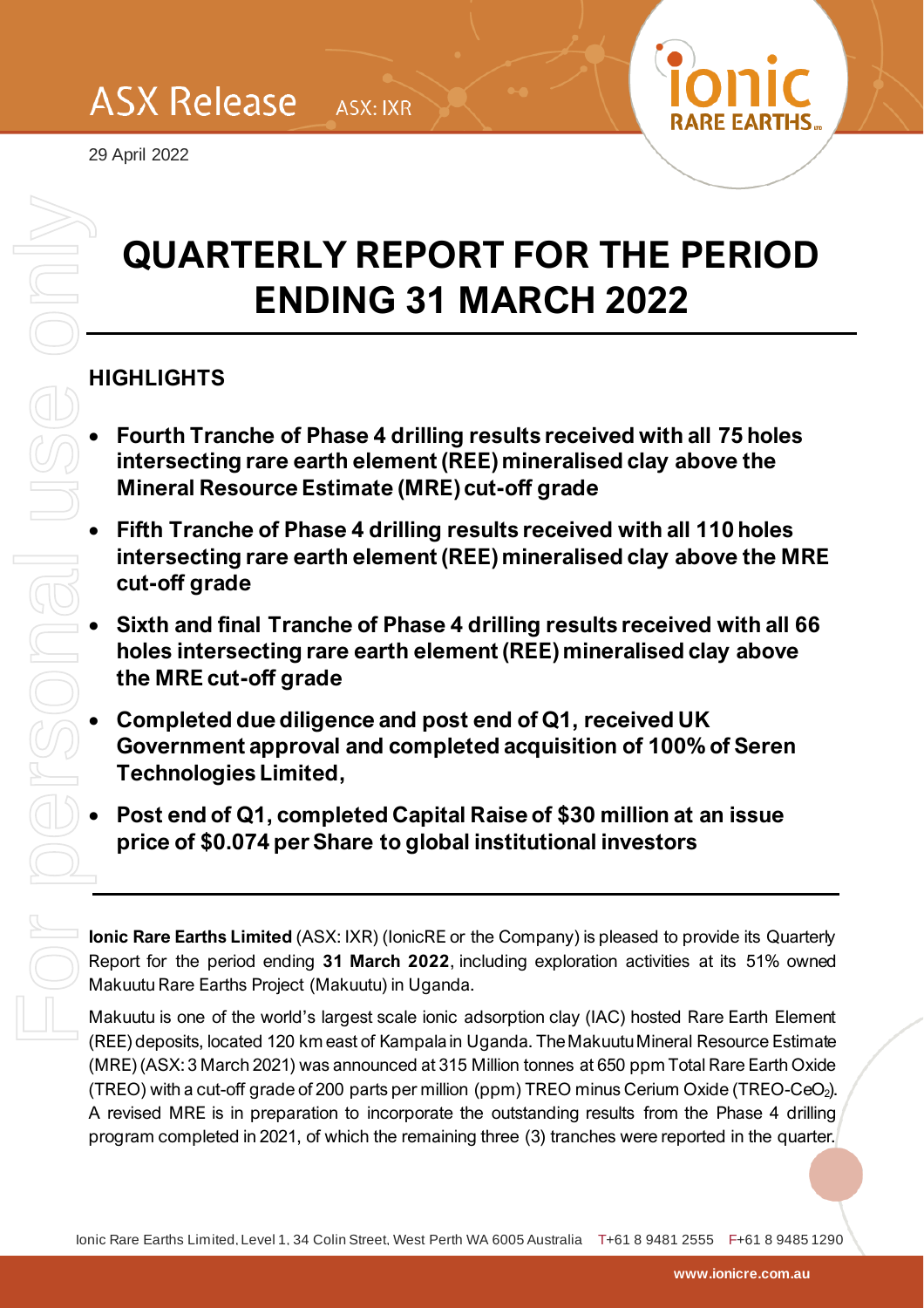## **Phase 4 Drilling Results**

## *Tranche Four*

On 6 January 2022, IonicRE reported results for Tranche Four (4) of the 8,220 metre Phase 4 drill program completed in October 2021 at the Makuutu Rare Earths Project ("Makuutu" or "the Project") in Uganda.

Drill assay results were received for a further 75 drill holes making up the Tranche 4 submission. The results were for holes drilled within the existing inferred and indicated Mineral Resource Estimate (MRE) at the Makuutu Central Zone, resource areas G and H, and to evaluate Exploration Target C, that was excluded from the 2021 MRE due to limited drill hole density[. Figure 1](#page-2-0) provides an illustration of the drill hole assay results reported in Tranche 4.

All 75 holes reported delivered clay and saprolite mineralisation intersections above the cut-off grade of 200 ppm Total Rare Earth Oxide less  $\text{CeO}_2$  (TREO-CeO<sub>2</sub>), consistent with the initial drilling phases (2019 and H1 2020) and the current MRE.

Notable thick, high-grade and near surface intervals reported from the Tranche 4 assay results included:

- RRMDD539 8.9 metres at 1,476 ppm TREO from 4.3 metres
- RRMDD477 13.5 metres at 1,432 ppm TREO from 3.5 metres
- RRMDD518 16.5 metres at 1,424 ppm TREO from 5.4 metres
- RRMDD514 8.7 metres at 1,336 ppm TREO from 12.3 metres
- RRMDD533 9.6 metres at 1,296 ppm TREO from 3.1 metres
- RRMDD520 28.5 metres at 1,250 ppm TREO from 2.9 metres
- RRMDD523 16.4 metres at 1,229 ppm TREO from 4.1 metres
- RRMDD521 18.6 metres at 1,200 ppm TREO from 4.7 metres
- RRMDD534 13.8 metres at 1,185 ppm TREO from 3.0 metres
- RRMDD517 15.1 metres at 1,175 ppm TREO from 5.4 metres
- RRMDD535 15.2 metres at 1,171 ppm TREO from 4.3 metres
- RRMDD513 16.3 metres at 1,126 ppm TREO from 2.9 metres
- RRMDD532 15.3 metres at 1,105 ppm TREO from 4.2 metres
- RRMDD488 22.1 metres at 1,080 ppm TREO from 4.9 metres
- RRMDD467 20.1 metres at 1,077 ppm TREO from 5.8 metres
- RRMDD546 10.3 metres at 1,076 ppm TREO from 3.9 metres

The Phase 4 drill program at Makuutu has produced strong results. The infill drill holes across the Makuutu Central Zone confirmed near surface, thick REE bearing clays, and continues to validate the Makuutu deposit. Thickness of mineralised clay and minimal cover is crucial to minimising the operating cost, and Makuutu continued to deliver with results from this batch reporting approximately 25% of the intercepts within the Makuutu Central Zone exceeding 20m thick, and over 85% greater than 10 metres thick. or or state interest in the results for the results from a case of the results from a confident in the results from a confident with the results from a confident with the positive interest of the different of holds of the

The extension holes in Areas G and H we expect will deliver new resource potential at Makuutu, and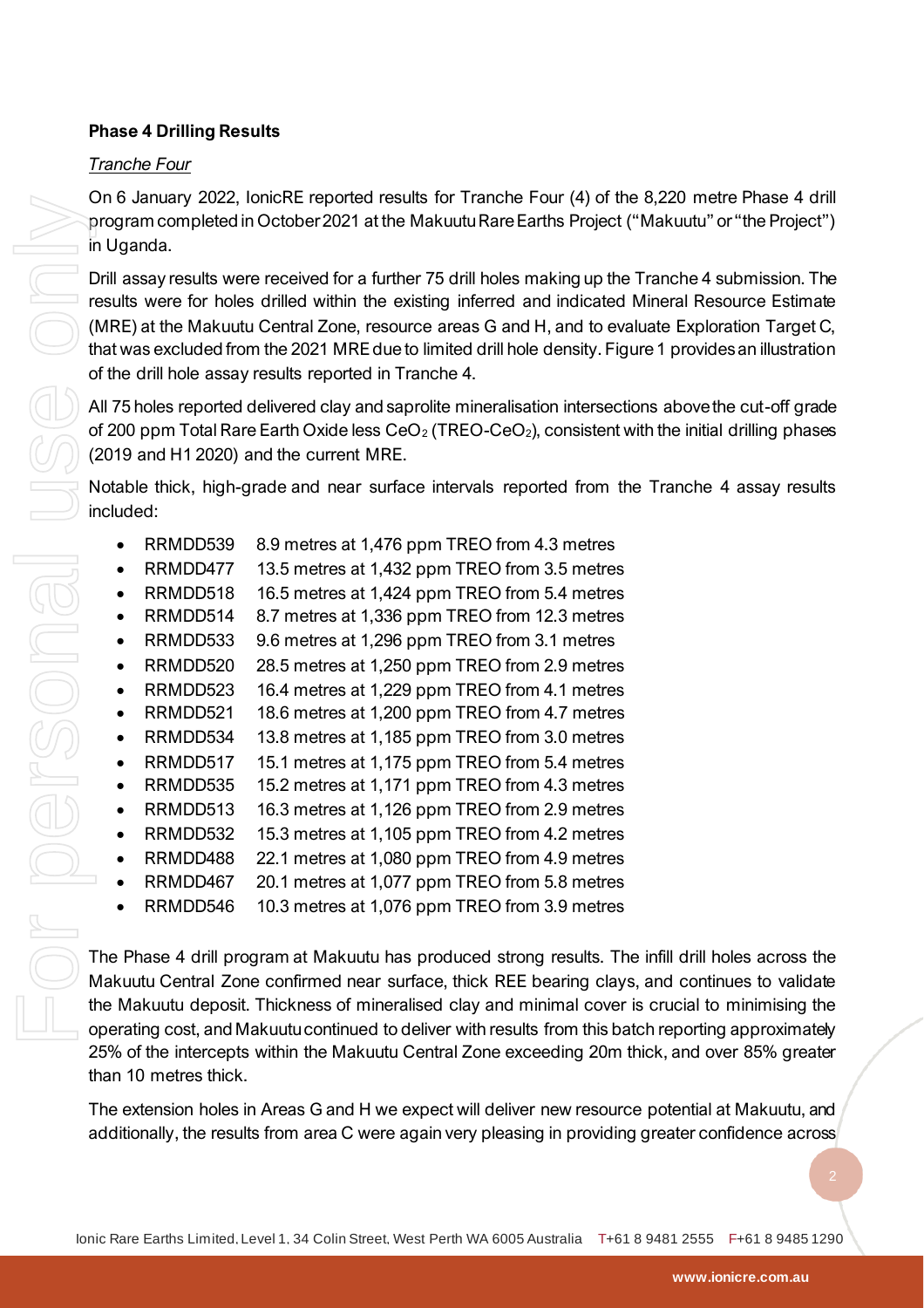

this area to convert the considerable existing exploration target of 14 to 27 million tonnes to a resource in the next update.

<span id="page-2-0"></span>**Figure 1: Phase 4 Drill Program status plan showing Tranche 4 reported drill holes covering the Makuutu Rare Earths Project across the Makuutu Central area plus Areas G and H.** 

## *Tranche Five*

On 7 February 2022, IonicRE reported results of assays for Tranche Five (5) of the Phase 4 drill program. Drill assay results were received for a further 110 drill holes making up the Tranche 5 submission. The results were for holes drilled within the existing inferred and indicated Mineral Resource Estimate (MRE) at the Makuutu Central Zone, resource area I, and to evaluate Exploration Target C and E, that were excluded from the 2021 MRE due to limited drill hole density. [Figure 2](#page-3-0) provides an illustration of the drill hole assay results reported in Tranche 5.

All 110 holes reported delivered clay and saprolite mineralisation intersections above the cut-off grade of 200 ppm Total Rare Earth Oxide less  $CeO<sub>2</sub>$  (TREO-CeO<sub>2</sub>) and demonstrated mineralisation consistent with both the initial drilling phases (2019 and H1 2020) and the current MRE.

Notable thick, high-grade and near surface intervals reported from the Tranche 5 assay results included:

- RRMDD567 7.4 metres at 1,829 ppm TREO from 3.2 metres
- RRMDD585 11.4 metres at 1,567 ppm TREO from 3.3 metres
- RRMDD549 10.7 metres at 1,489 ppm TREO from 3.0 metres
- RRMDD573 12.0 metres at 1,449 ppm TREO from 3.0 metres
- RRMDD510 13.1 metres at 1,374 ppm TREO from 4.7 metres
- RRMDD560 12.6 metres at 1,189 ppm TREO from 3.1 metres
- RRMDD562 11.0 metres at 1,070 ppm TREO from 4.1 metres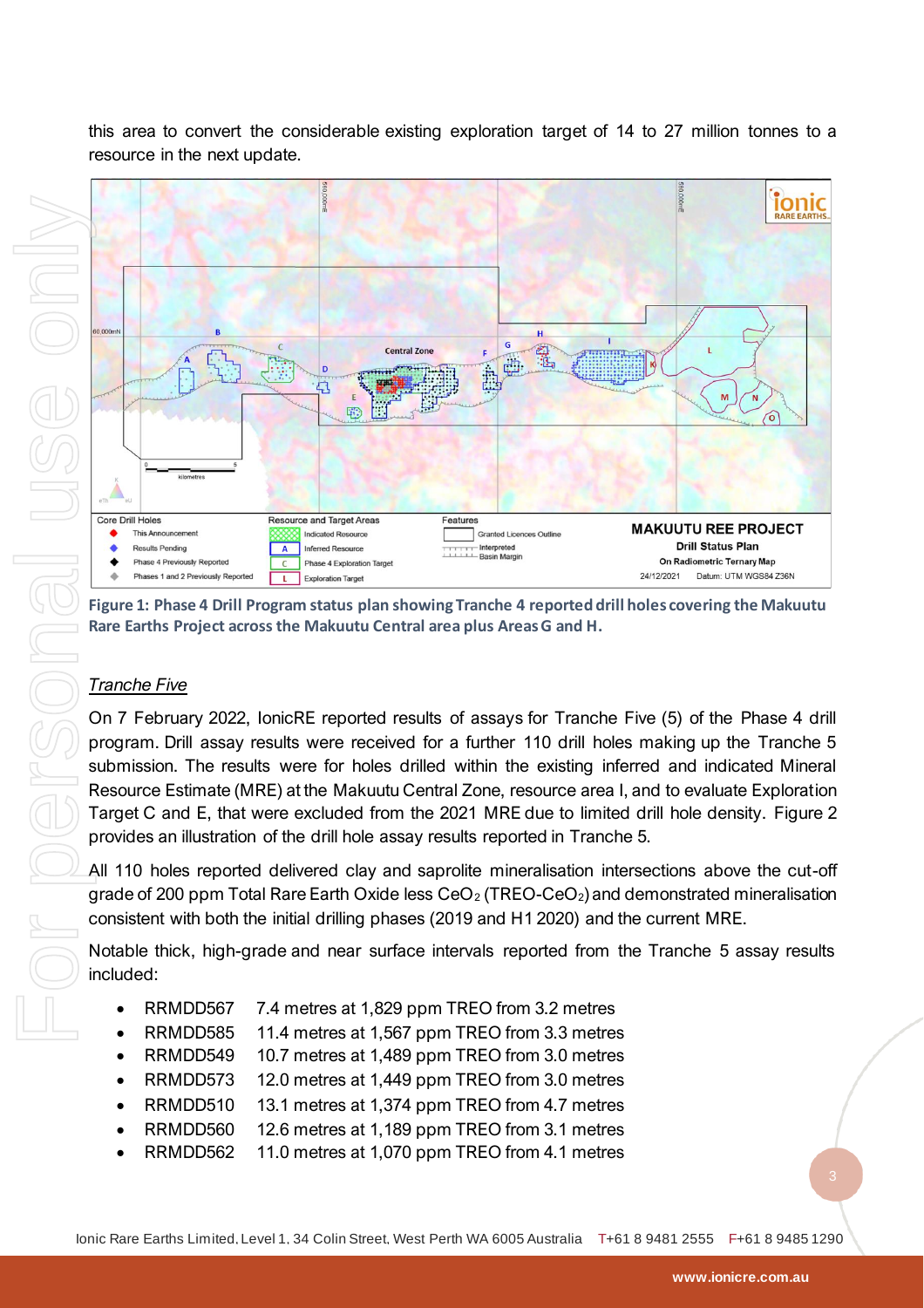- RRMDD550 11.1 metres at 1,067 ppm TREO from 3.7 metres
- RRMDD576 21.6 metres at 871 ppm TREO from 1.9 metres
- RRMDD569 20.2 metres at 855 ppm TREO from 4.5 metres
- RRMDD559 18.0 metres at 769 ppm TREO from 8.3 metres
- RRMDD501 27.3 metres at 704 ppm TREO from 10.4 metres



<span id="page-3-0"></span>**Figure 2: Phase 4 Drill Program status plan showing Tranche 5 reported drill holes covering the Makuutu Rare Earths Project across the Makuutu Central area plus Areas C, E and I.** 

## *Tranche Six*

On 22 March 2022, IonicRE reported assays for Tranche Six (6) of the Phase 4 drill program. Drill assay results were received for the final 66 drill holes of the program making up the Tranche 6 submission. The results were for holes drilled within the existing inferred Mineral Resource Estimate (MRE) at the large resource area I, located within RL00234. [Figure 3](#page-4-0) provides an illustration of the drill hole assay results reported in Tranche 6.

All 66 holes reported delivered clay and saprolite mineralisation intersections above the cut-off grade of 200 ppm Total Rare Earth Oxide less  $CeO<sub>2</sub>$  (TREO-CeO<sub>2</sub>) and demonstrated mineralisation consistent with both the initial drilling phases (2019 and H1 2020) and the current MRE.

The results reported confirmed all 432 drill holes returned clay and saprolite mineralisation intersections above the cut-off grade, an extraordinary outcome providing a clear reflection of the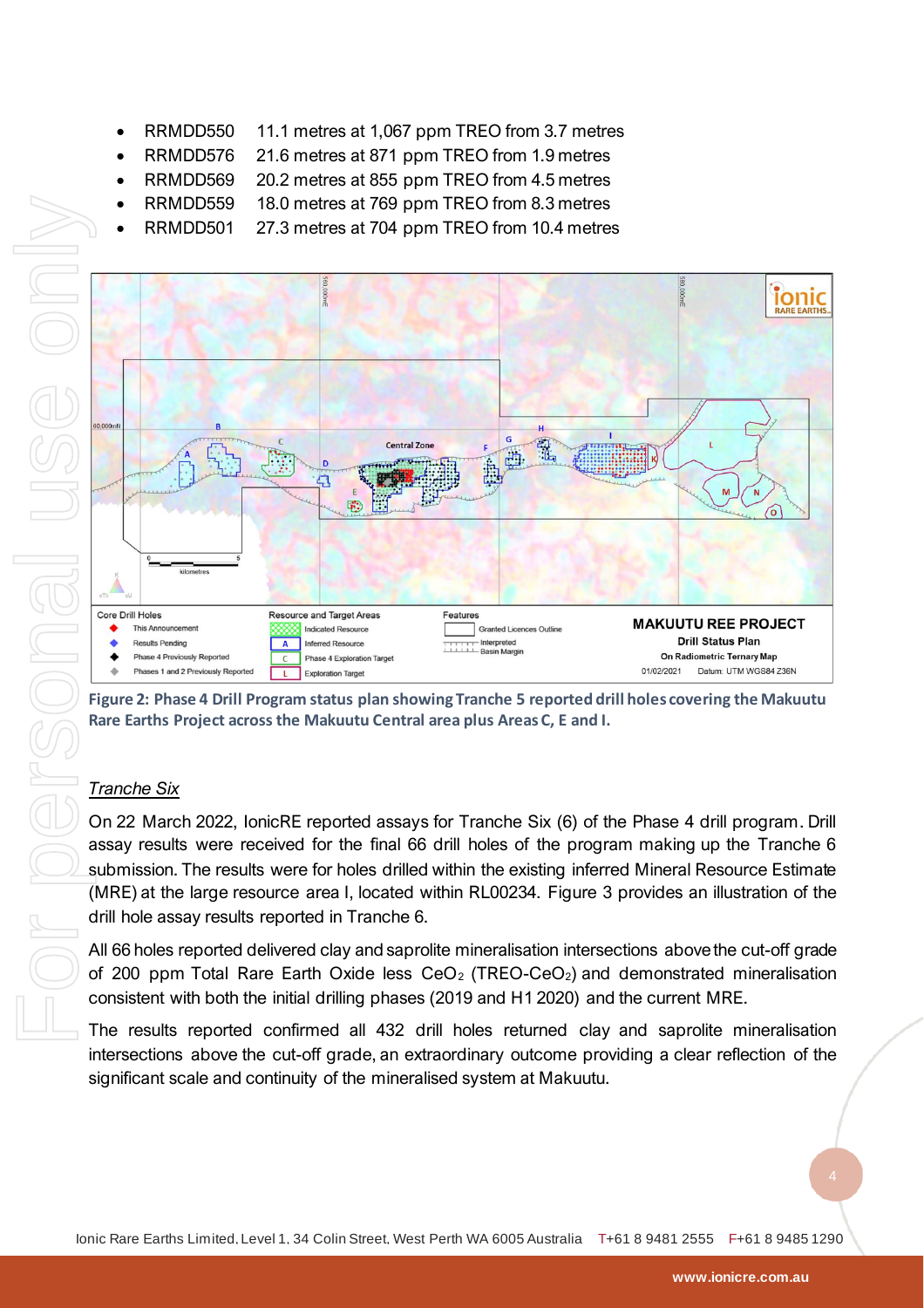Post reporting of the Tranche 6 assays, the update to the MRE commenced with an expectation for a significant upgrade in confidence and potential magnitude, with the MRE update advancing Makuutu another step closer to our goal of submitting a mining licence application later in 2022.





<span id="page-4-0"></span>**Figure 3: Phase 4 Drill Program status plan showing reported drill holes covering the Makuutu Rare Earths Project across the Area I.**

# **Acquisition of Seren Technologies Complete**

IonicRE successfully completed due diligence on the acquisition of 100% of Seren Technologies Limited (SerenTech). As announced on 8 December 2021, IonicRE entered into a binding term sheet for the acquisition of SerenTech, a UK private company with unique and leading-edge rare earth separation and refining technology.

Following the comprehensive due diligence, a Share Purchase agreement (SPA) has been executed with completion occurring post end of the quarter after receiving regulatory approval from the UK Investment Security Unit (ISU).

SerenTech is commercialising technology using ionic liquids for separation and refining of rare earth elements (REE), which includes the full cohort of the proposed basket from Makuutu, consisting of the lanthanides series, Lanthanum (La), to Lutetium (Lu), plus Scandium (Sc) and Yttrium (Y).

The acquisition of SerenTech, which will be based in Belfast, UK, greatly complements IonicRE's strategy of becoming a vertically integrated participant in the formation of new magnet and heavy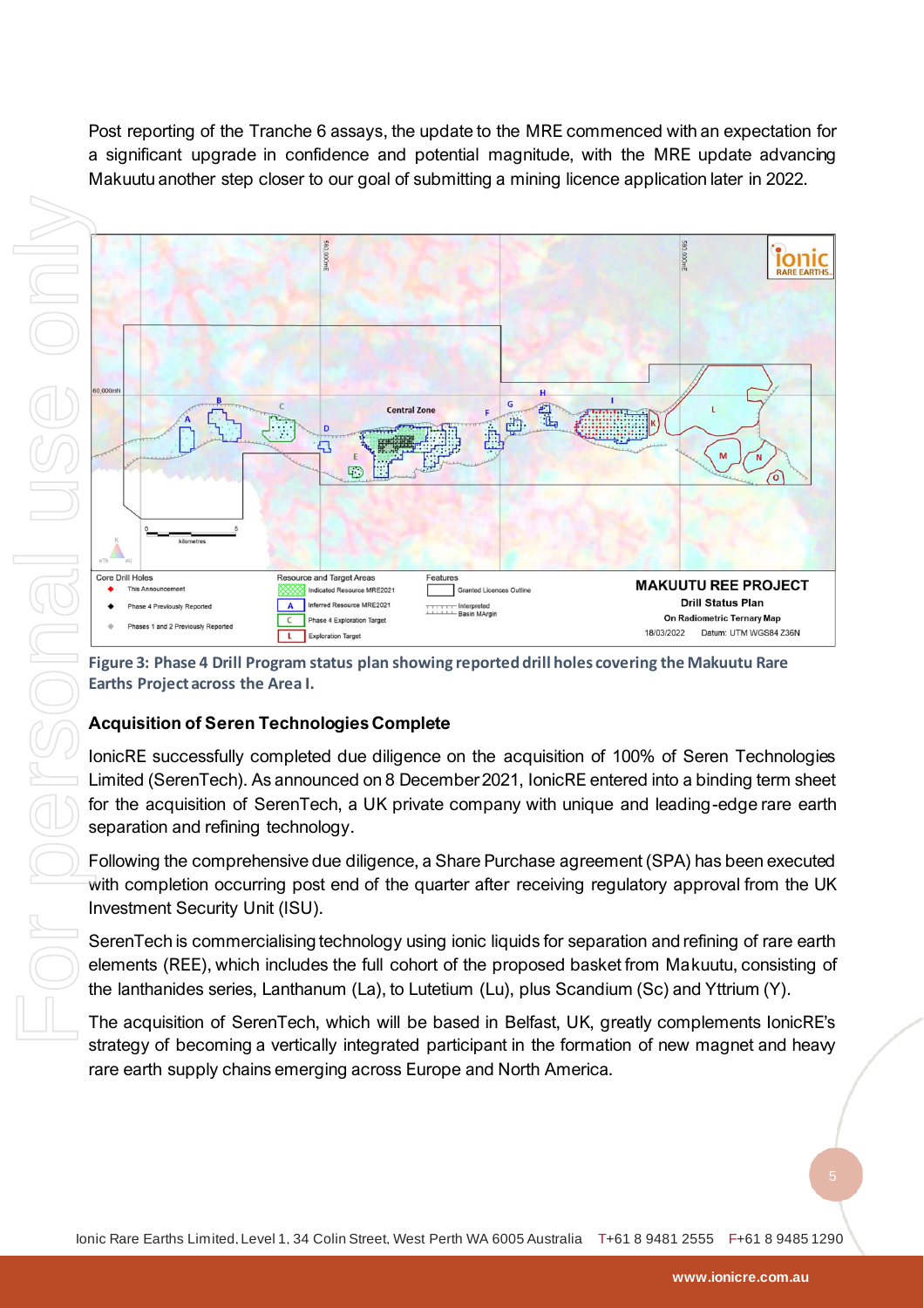# **Capital Raising**

After the end of the quarter (11 April 2022), IonicRE completed a capital raise of \$30 million (before costs) through the issue of 405,405,406 fully paid ordinary shares (Shares) at an issue price of \$0.074 per Share, representing a 10.0% discount to the volume weighted average price (VWAP) over the 10 trading days preceding the announcement of the Placement, and a 12.7% premium to the 30-day VWAP up to that date.

 $\overline{z}$  The Placement was significantly oversubscribed and strongly supported by both key existing shareholders and new global institutional investors from Europe, North America, Asia and Australia. Canaccord Genuity (Australia) Limited acted as Global Bookrunner and Lead Manager to the Placement. Sprott Capital Partners LP acted as Co-Manager to the Placement.

The strong response reflected the potential of the Company as a unique magnet and heavy rare earth development opportunity with the potential to become an end to end vertically integrated rare earth and magnet supply chain.

The proceeds from the Placement will be used to develop the Makuutu Rare Earths Project and to take Seren Technology forward.

The Company intends to use the net proceeds from the Placement as follows:

- **Makuutu Feasibility Studies**
- Makuutu Financial Investment Decision
- Makuutu Demonstration Plant
- Rare Earth Refinery Feasibility Studies
- Seren Technology Operating
- Seren Technology Demonstration Plant
- Expenses of the issue
- **Working Capital**

## **Next Steps**

Over Q2 2022, the Company aims to complete an update to the MRE, which is expected to provide a material increase in confidence and scale.

Progress will continue on the Makuutu Feasibility Study and Refinery Scoping Study which are aiming for completion Q3 2022.

With the acquisition of SerenTech now completed, the Company is advancing the integration activity, along with preparing for a new pilot plant run plus engineering studies to update estimates of capital and operating costs for the magnet recycling facility.

# **Mineral Concessions Held**

IonicRE is pleased to advise the following information, pursuant to ASX Listing Rule 5.3.3, for the quarter ended 31 March 2022 and to the date of this announcement.

- 1. No mineral exploration tenements were acquired or disposed of during the period;
-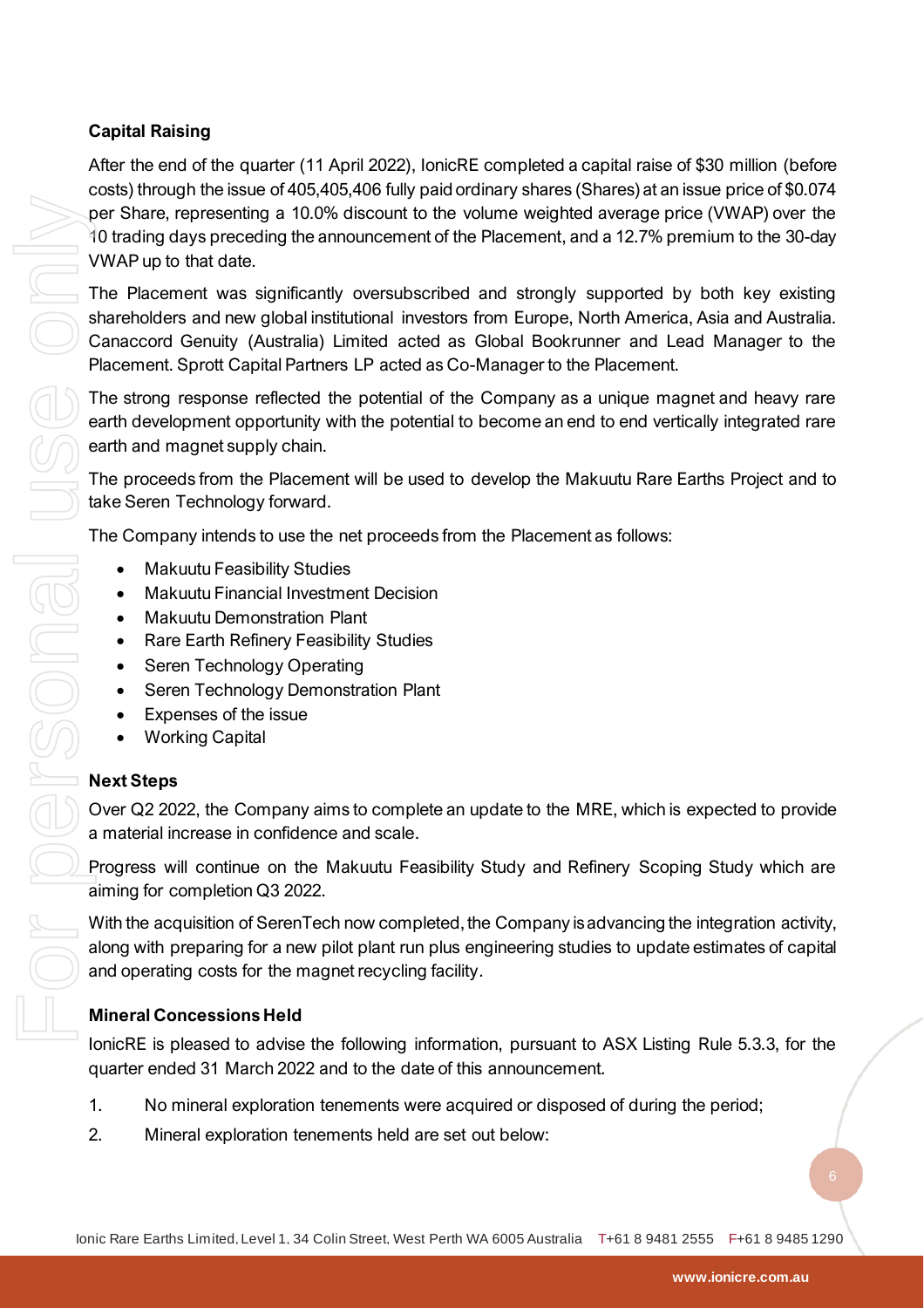| Common<br>concession<br>name | Location | Nature of Interest | Interest at beginning<br>of Quarter | Interest at end<br>of Quarter |
|------------------------------|----------|--------------------|-------------------------------------|-------------------------------|
| <b>RL 1693</b>               | Uganda   | Owned              | 51%                                 | $51\%$ *                      |
| RL00007                      | Uganda   | Owned              | 51%                                 | $51\%$ *                      |
| RL00234                      | Uganda   | Owned              | 51%                                 | $51%$ *                       |
| EL00147                      | Uganda   | Owned              | 51%                                 | $51\%$ *                      |
| EL00148                      | Uganda   | Owned              | 51%                                 | $51\%$ *                      |
| EL00257                      | Uganda   | Owned              | 51%                                 | $51\%$ *                      |

\* IonicRE may earn up to a 60% interest

3. No farm-in or farm-out agreements were entered into during the period.

#### **Corporate**

During the quarter, the company expended approximately \$2,189,000 on the exploration and study activities reported above.

Payments to related parties of the entity and their associates totaled \$228,000 and consisted of \$32,000 Director fees, \$7,400 in superannuation related to Director fees and \$188,600 Executive Service fees.

With the Company's increased focus on Europe and North America, the collaborative MOU with Aluminium Corporation of China subsidiary, China Rare Metals and Rare Earth (Jiangsu) Co., Ltd ("CHINALCO") as announced on 7 April 2021 was allowed to lapse without extension.

#### **End Notes**

The information contained in this announcement related to the Company's past exploration results is extracted from, or was set out in, the following ASX announcements which are referred to in this Quarterly Activities Report:

- Announcement dated 6 January 2022; 'Thickest intervals to date at Makuutu, Tranche 4 assays excel'
- Announcement dated 7 February 2022; Tranche 5 infill drill results deliver 100% success rate'
- Announcement dated 7 March 2022; 'Seren Technologies Acquisition Update'
- Announcement dated 22 March 2022; '100% success rate for phase 4 Tranche 6 infill drill results'
- Announcement dated 11 April 2022; 'IonicRE Completed \$30M Placement'
- Announcement dated 22 April 2022; 'IonicRE Completes Acquisition of Seren Technologies'

#### \*\*\*\*\* ENDS \*\*\*\*\*

Authorised for release by the Board of IonicRE.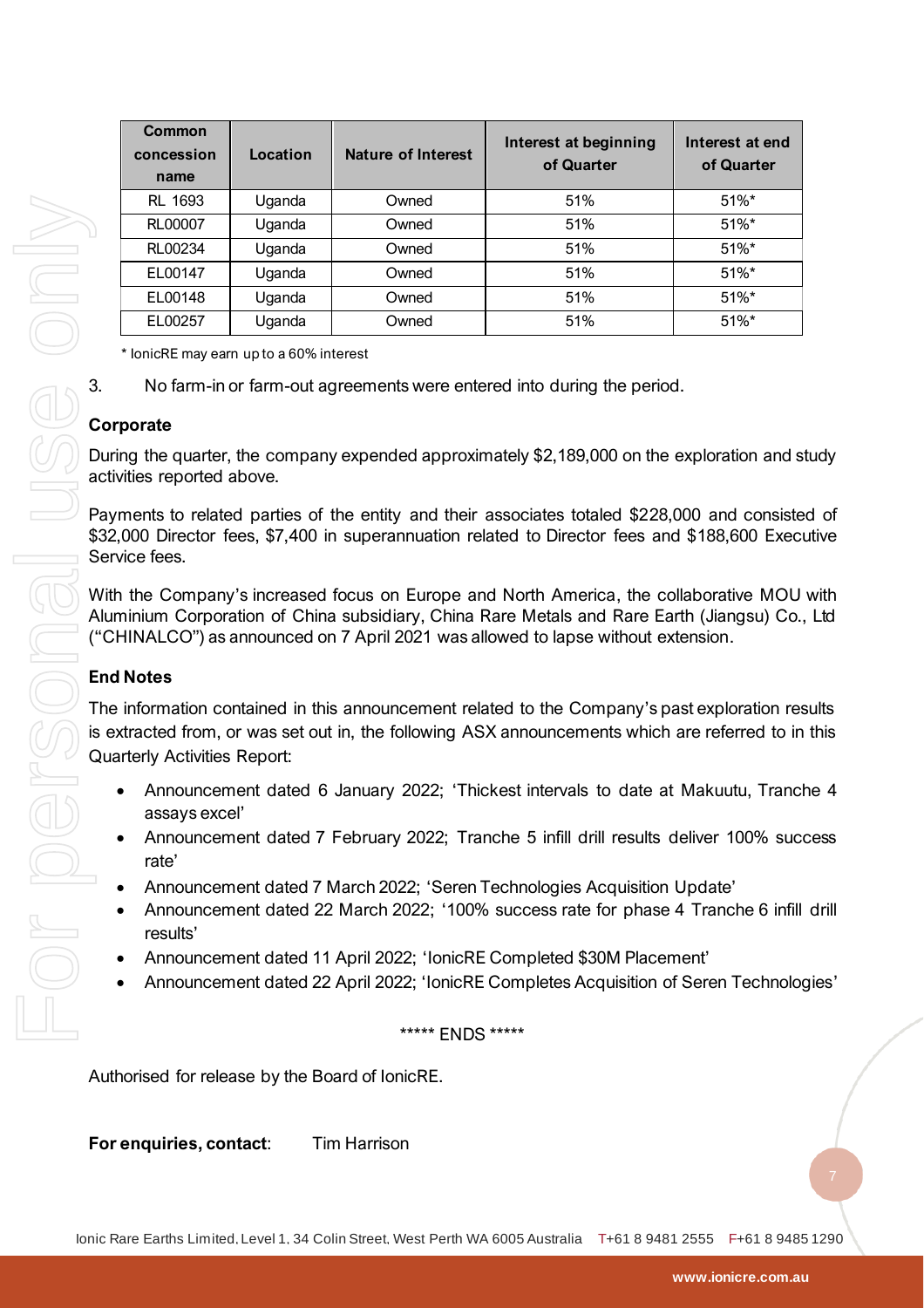#### Managing Director

+61 8 9481 2555

#### **Competent Person Statements**

*Information in this report that relates to previously reported Exploration Targets and Exploration Results has been crossed-referenced in this report to the date that it was originally reported to ASX. Ionic Rare Earths Limited confirms that it is not aware of any new information or data that materially affects information included in the relevant market announcements.* 

*The information in this report that relates to Mineral Resources for the Makuutu Rare Earths deposit was first released to the ASX on 3 March 2021 and is available to view on [www.asx.com.au.](http://www.asx.com.au/) Ionic Rare Earths Limited*  confirms that it is not aware of any new information or data that materially affects information included in the *relevant market announcement, and that all material assumptions and technical parameters underpinning the estimates in the announcement continue to apply and have not materially changed.*

*The information in this report that relates to Scoping Study results and production targets was first released to the ASX on 29 April 2021 and is available to view on [www.asx.com.au](http://www.asx.com.au/). Ionic Rare Earths Limited confirms that it is not aware of any new information or data that materially affects information included in the relevant market announcement, and that all material assumptions and technical parameters underpinning the estimates in the announcement continue to apply and have not materially changed.*

#### **Forward Looking Statements**

*This announcement has been prepared by Ionic Rare Earths Limited and may include forward-looking statements. Forward-looking statements are only predictions and are subject to risks, uncertainties and assumptions which are outside the control of Ionic Rare Earths Limited. Actual values, results or events may be materially different to those expressed or implied in this document. Given these uncertainties, recipients are cautioned not to place reliance on forward looking statements. Any forward-looking statements in this document speak only at the date of issue of this document. Subject to any continuing obligations under applicable law and the ASX Listing Rules, Ionic Rare Earths Limited does not undertake any obligation to update or revise any information or any of the forward-looking statements in this document* or any changes in events, conditions or circumstances on which any such forward looking statement is based.<br>
<br>
<br>
<br>
<br>
<br>
<br>
<br>
<br>
<br>
<br>
<br>
<br>
<br> **conditions or conditions or circumstances on the distinct any such forward is a particular that is a particular this report that is a based controlled that is any such forward looking that are between the material unit of**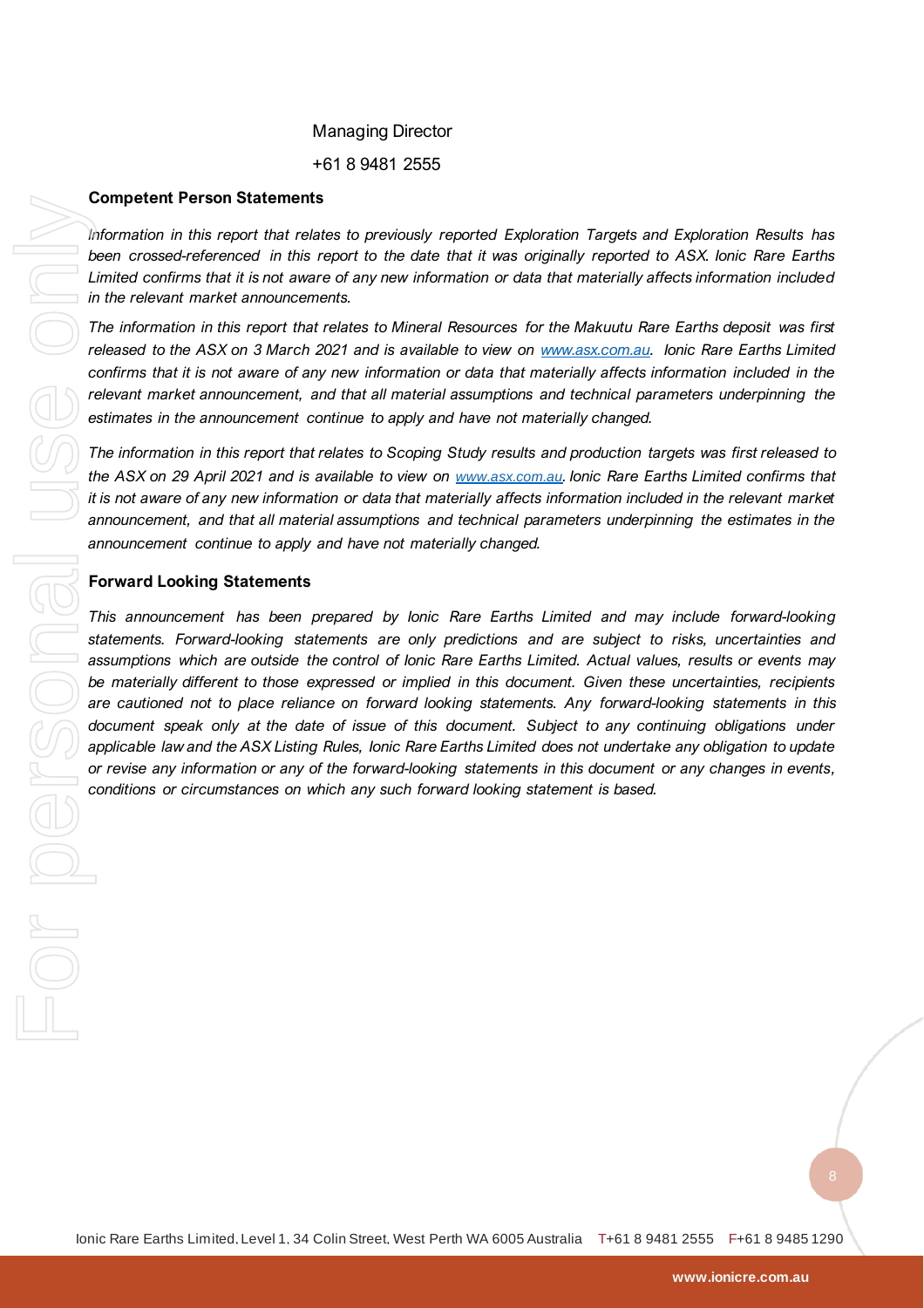# **Appendix 5B**

# **Mining exploration entity or oil and gas exploration entity quarterly cash flow report**

| Name of entity                           |  |               |
|------------------------------------------|--|---------------|
| <b>IONIC RARE EARTHS LIMITED</b>         |  |               |
| Quarter ended ("current quarter")<br>ABN |  |               |
| 84 083 646 477                           |  | 31 March 2022 |

|     | <b>Consolidated statement of cash flows</b>    | <b>Current quarter</b><br>\$A'000 | Year to date<br>(9 months)<br>\$A'000 |
|-----|------------------------------------------------|-----------------------------------|---------------------------------------|
| 1.  | Cash flows from operating activities           |                                   |                                       |
| 1.1 | Receipts from customers                        |                                   |                                       |
| 1.2 | Payments for                                   |                                   |                                       |
|     | exploration & evaluation<br>(a)                |                                   |                                       |
|     | development<br>(b)                             |                                   |                                       |
|     | production<br>(c)                              |                                   |                                       |
|     | staff costs<br>(d)                             | (324)                             | (928)                                 |
|     | administration and corporate costs<br>(e)      | (664)                             | (1, 367)                              |
| 1.3 | Dividends received (see note 3)                |                                   |                                       |
| 1.4 | Interest received                              |                                   |                                       |
| 1.5 | Interest and other costs of finance paid       |                                   |                                       |
| 1.6 | Income taxes paid                              |                                   |                                       |
| 1.7 | Government grants and tax incentives           |                                   |                                       |
| 1.8 | Other (provide details if material)            |                                   |                                       |
| 1.9 | Net cash from / (used in) operating activities | (988)                             | 2,294)                                |

| 2.  |                             | Cash flows from investing activities |          |         |
|-----|-----------------------------|--------------------------------------|----------|---------|
| 2.1 | Payments to acquire or for: |                                      |          |         |
|     | (a)                         | entities                             |          |         |
|     | (b)                         | tenements                            | (540)    | (540)   |
|     | (C)                         | property, plant and equipment        |          | (78)    |
|     | (d)                         | exploration & evaluation capitalised | (2, 189) | (5,979) |
|     | (e)                         | investments                          |          | (212)   |
|     | (f)                         | other non-current assets             |          |         |
|     |                             |                                      |          |         |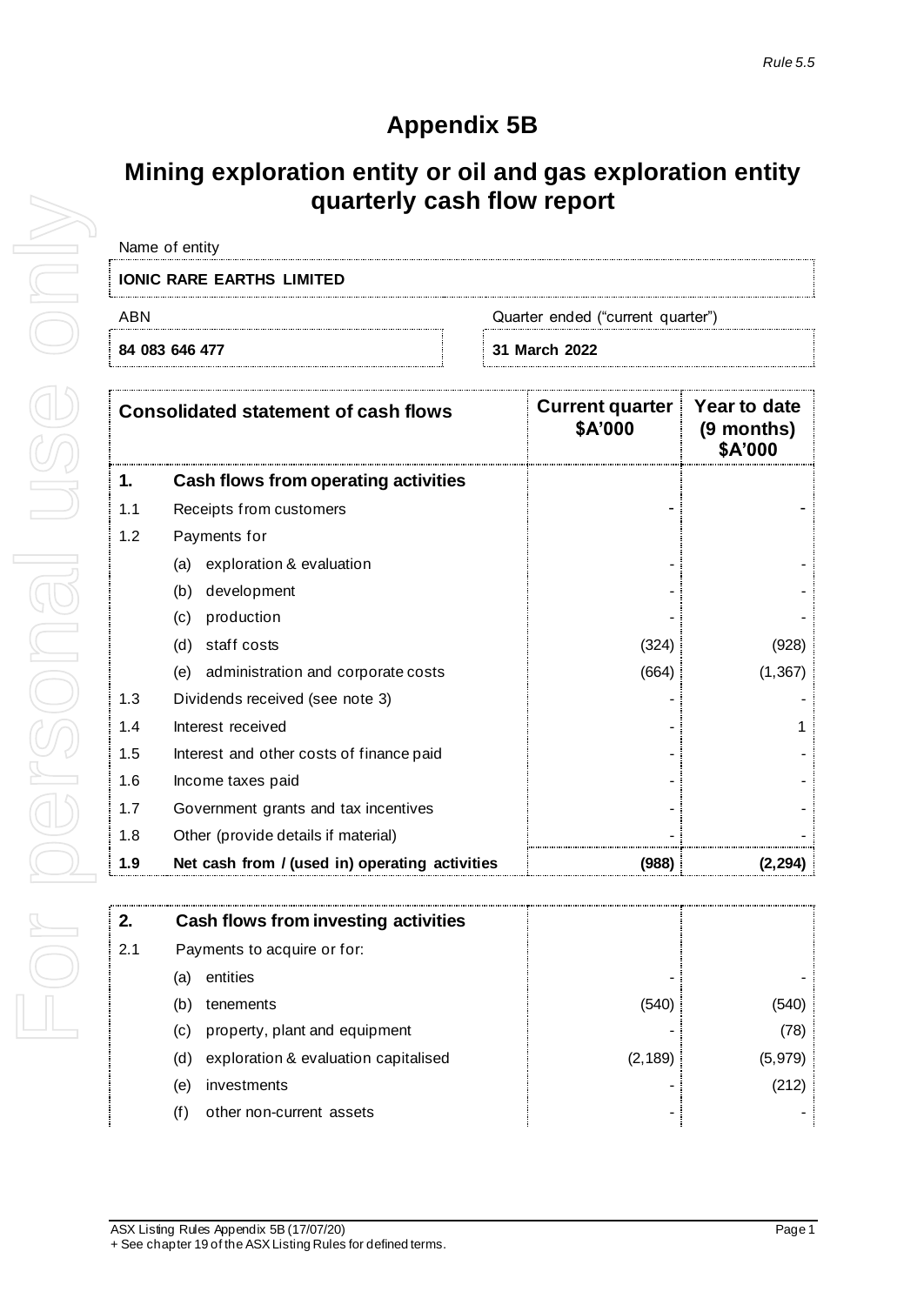|               | <b>Consolidated statement of cash flows</b>    | <b>Current quarter</b><br>\$A'000 | <b>Year to date</b><br>(9 months)<br>\$A'000 |
|---------------|------------------------------------------------|-----------------------------------|----------------------------------------------|
| $2.2^{\circ}$ | Proceeds from the disposal of:                 |                                   |                                              |
|               | entities<br>(a)                                |                                   |                                              |
|               | tenements<br>(b)                               |                                   |                                              |
|               | property, plant and equipment<br>(c)           |                                   |                                              |
|               | investments<br>(d)                             |                                   |                                              |
|               | other non-current assets<br>(e)                |                                   |                                              |
| 2.3           | Cash flows from loans to other entities        |                                   |                                              |
| 2.4           | Dividends received (see note 3)                |                                   |                                              |
| 2.5           | Other (provide details if material)            |                                   |                                              |
| 2.6           | Net cash from / (used in) investing activities | (2.729)                           | (6,809)                                      |

| 3.   | <b>Cash flows from financing activities</b>                                                |    |       |
|------|--------------------------------------------------------------------------------------------|----|-------|
| 3.1  | Proceeds from issues of equity securities<br>(excluding convertible debt securities)       |    |       |
| 3.2  | Proceeds from issue of convertible debt securities                                         |    |       |
| 3.3  | Proceeds from exercise of options                                                          | 90 | 1,665 |
| 3.4  | Transaction costs related to issues of equity<br>securities or convertible debt securities |    |       |
| 3.5  | Proceeds from borrowings                                                                   |    |       |
| 3.6  | Repayment of borrowings                                                                    |    |       |
| 3.7  | Transaction costs related to loans and borrowings                                          |    |       |
| 3.8  | Dividends paid                                                                             |    |       |
| 3.9  | Other - reclassify loan to Associate                                                       |    |       |
| 3.10 | Net cash from / (used in) financing activities                                             | 90 | .665  |

| 4.  | Net increase / (decrease) in cash and cash<br>equivalents for the period |         |          |
|-----|--------------------------------------------------------------------------|---------|----------|
| 4.1 | Cash and cash equivalents at beginning of period                         | 7,244   | 11.055   |
| 4.2 | Net cash from / (used in) operating activities<br>(item 1.9 above)       | (988)   | (2, 294) |
| 4.3 | Net cash from / (used in) investing activities<br>(item 2.6 above)       | (2,729) | (6,809)  |
| 4.4 | Net cash from / (used in) financing activities<br>(item 3.10 above)      | 90      | 1.665    |
| 4.5 | Effect of movement in exchange rates on cash<br>held                     |         |          |
| 4.6 | Cash and cash equivalents at end of period                               | 3.617   |          |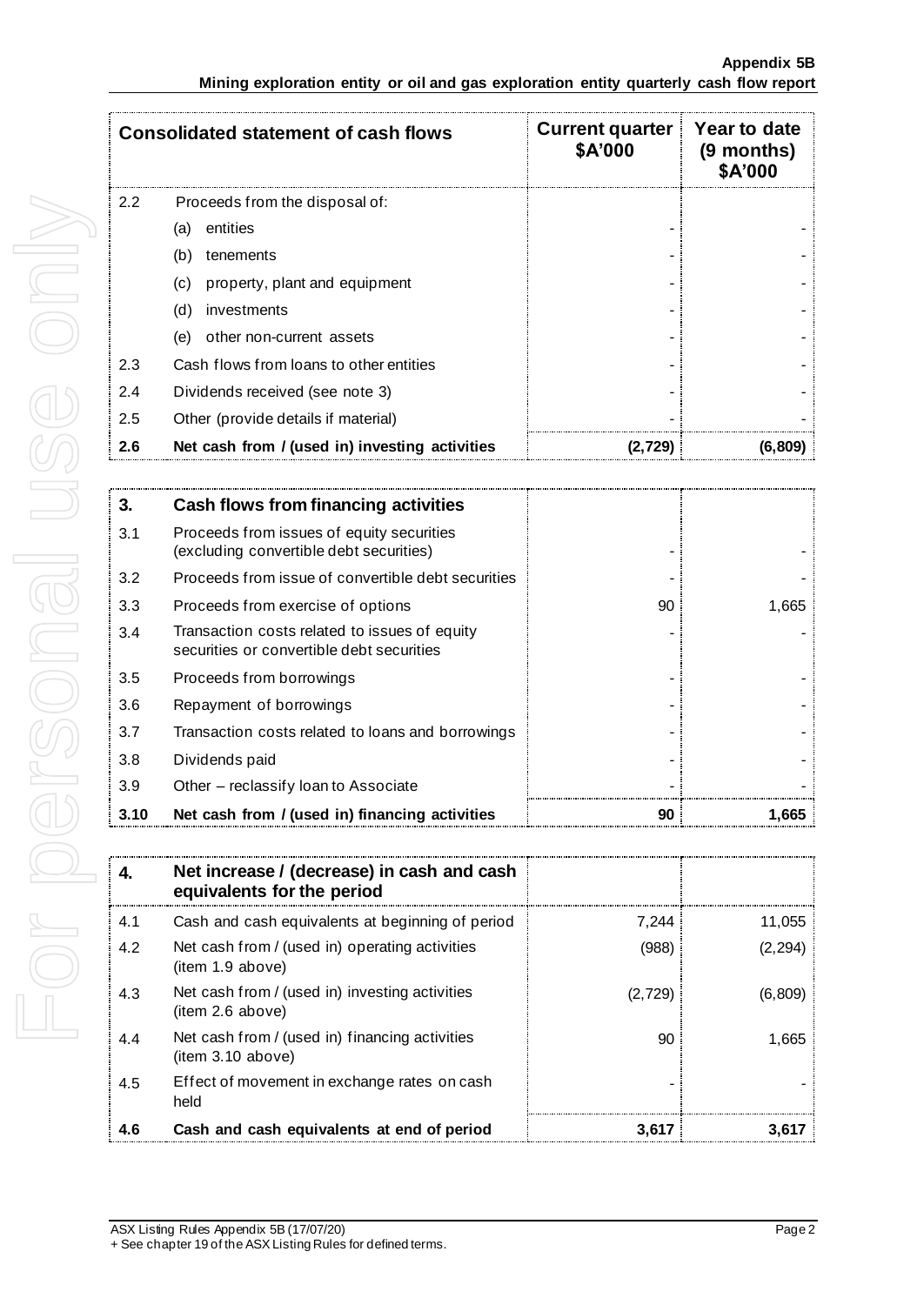| 5.  | Reconciliation of cash and cash<br>equivalents<br>at the end of the quarter (as shown in the<br>consolidated statement of cash flows) to the<br>related items in the accounts | <b>Current quarter</b><br>\$A'000 | <b>Previous quarter</b><br>\$A'000 |
|-----|-------------------------------------------------------------------------------------------------------------------------------------------------------------------------------|-----------------------------------|------------------------------------|
| 5.1 | <b>Bank balances</b>                                                                                                                                                          | 3.584                             | 7.211                              |
| 5.2 | Call deposits                                                                                                                                                                 | 33                                | 33                                 |
| 5.3 | <b>Bank overdrafts</b>                                                                                                                                                        |                                   |                                    |
| 5.4 | Other (provide details)                                                                                                                                                       |                                   |                                    |
| 5.5 | Cash and cash equivalents at end of quarter<br>(should equal item 4.6 above)                                                                                                  | 3.617                             | 7.244                              |

| 6.  | Payments to related parties of the entity and their<br>associates                                                      | <b>Current quarter</b><br>\$A'000 |
|-----|------------------------------------------------------------------------------------------------------------------------|-----------------------------------|
| 6.1 | Aggregate amount of payments to related parties and their<br>associates included in item 1                             |                                   |
| 6.2 | Aggregate amount of payments to related parties and their<br>associates included in item 2                             |                                   |
|     | Note if any amounts are shown in items 6.1 or 6.2, your quarterly activity report must include a description of and an |                                   |

*Note: if any amounts are shown in items 6.1 or 6.2, your quarterly activity report must include a description of, and an explanation for, such payments.*

| 7.  | <b>Financing facilities</b><br>Note: the term "facility' includes all forms of financing<br>arrangements available to the entity.<br>Add notes as necessary for an understanding of the<br>sources of finance available to the entity.                                                                                                               | <b>Total facility</b><br>amount at quarter<br>end<br>\$A'000 | Amount drawn at<br>quarter end<br>\$A'000 |
|-----|------------------------------------------------------------------------------------------------------------------------------------------------------------------------------------------------------------------------------------------------------------------------------------------------------------------------------------------------------|--------------------------------------------------------------|-------------------------------------------|
| 7.1 | Loan facilities                                                                                                                                                                                                                                                                                                                                      |                                                              |                                           |
| 7.2 | Credit standby arrangements                                                                                                                                                                                                                                                                                                                          |                                                              |                                           |
| 7.3 | Other (please specify)                                                                                                                                                                                                                                                                                                                               |                                                              |                                           |
| 7.4 | <b>Total financing facilities</b>                                                                                                                                                                                                                                                                                                                    |                                                              |                                           |
| 7.5 | Unused financing facilities available at quarter end                                                                                                                                                                                                                                                                                                 |                                                              |                                           |
| 7.6 | Include in the box below a description of each facility above, including the lender, interest<br>rate, maturity date and whether it is secured or unsecured. If any additional financing<br>facilities have been entered into or are proposed to be entered into after quarter end,<br>include a note providing details of those facilities as well. |                                                              |                                           |
|     |                                                                                                                                                                                                                                                                                                                                                      |                                                              |                                           |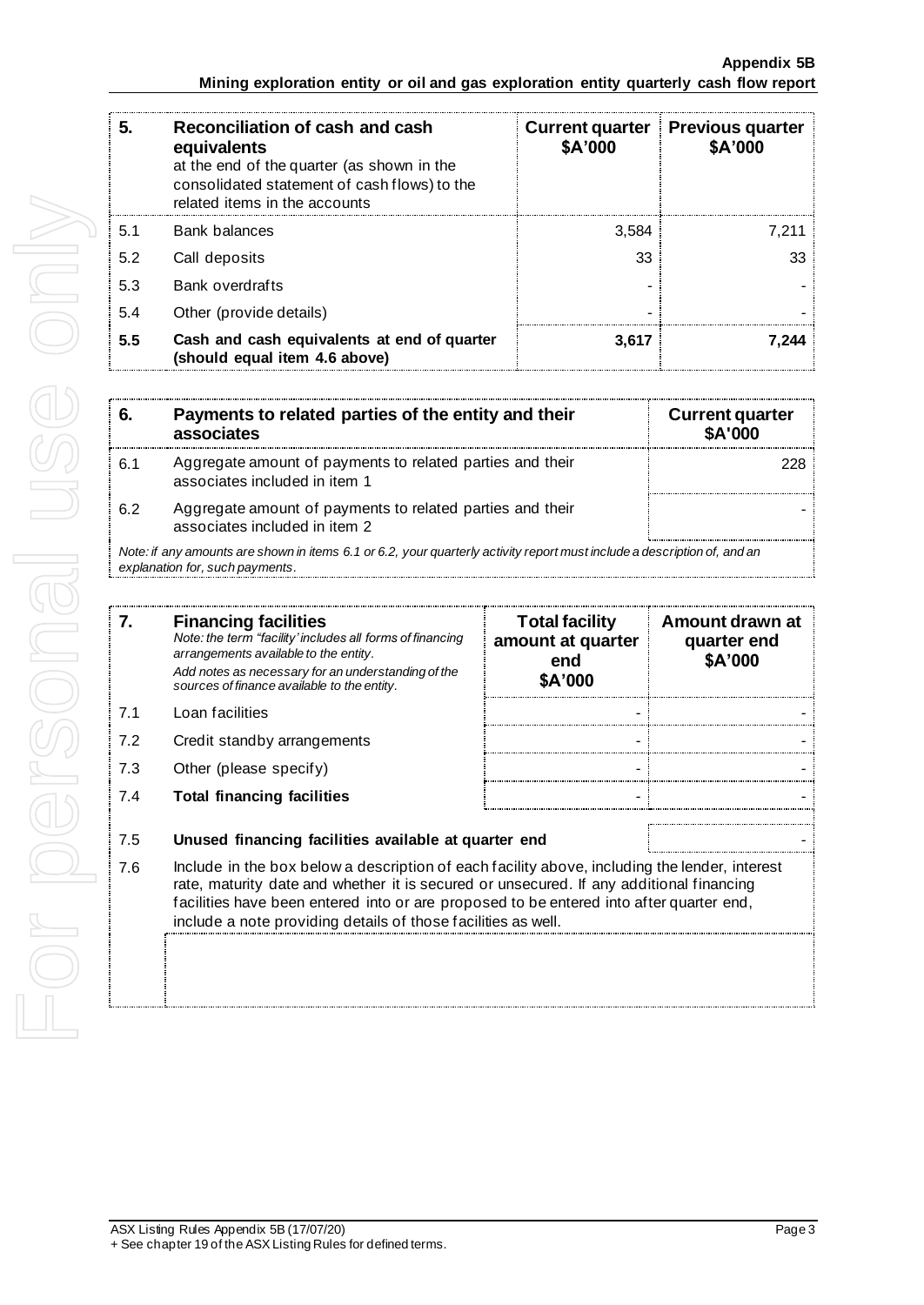**Appendix 5B**

| 8.  | Estimated cash available for future operating activities                                                                                                                                                                        | \$A'000  |  |
|-----|---------------------------------------------------------------------------------------------------------------------------------------------------------------------------------------------------------------------------------|----------|--|
| 8.1 | Net cash from / (used in) operating activities (item 1.9)                                                                                                                                                                       | (988)    |  |
| 8.2 | (Payments for exploration & evaluation classified as investing<br>activities) (item 2.1(d))                                                                                                                                     | (2, 189) |  |
| 8.3 | Total relevant outgoings (item $8.1 +$ item $8.2$ )                                                                                                                                                                             | (3, 177) |  |
| 8.4 | Cash and cash equivalents at quarter end (item 4.6)                                                                                                                                                                             | 3,617    |  |
| 8.5 | Unused finance facilities available at quarter end (item 7.5)                                                                                                                                                                   |          |  |
| 8.6 | Total available funding (item $8.4 +$ item $8.5$ )                                                                                                                                                                              | 3,617    |  |
| 8.7 | Estimated quarters of funding available (item 8.6 divided by<br>item $8.3$ )                                                                                                                                                    | 1.1      |  |
|     | Note: if the entity has reported positive relevant outgoings (ie a net cash inflow) in item 8.3, answer item 8.7 as "N/A".<br>Otherwise, a figure for the estimated quarters of funding available must be included in item 8.7. |          |  |
| 8.8 | If item 8.7 is less than 2 quarters, please provide answers to the following questions:                                                                                                                                         |          |  |
|     | 8.8.1<br>Does the entity expect that it will continue to have the current level of net operating<br>cash flows for the time being and, if not, why not?                                                                         |          |  |
|     | Answer: Yes                                                                                                                                                                                                                     |          |  |
|     | Has the entity taken any steps, or does it propose to take any steps, to raise further<br>8.8.2<br>cash to fund its operations and, if so, what are those steps and how likely does it<br>believe that they will be successful? |          |  |
|     | Answer: Yes, A\$30 million (before expenses) raised subsequent to quarter end and<br>advised to ASX on 11 April 2022                                                                                                            |          |  |
|     | 8.8.3<br>Does the entity expect to be able to continue its operations and to meet its business<br>objectives and, if so, on what basis?                                                                                         |          |  |
|     | Answer: Yes, refer to 8.8.2 above                                                                                                                                                                                               |          |  |
|     | Note: where item 8.7 is less than 2 quarters, all of questions 8.8.1, 8.8.2 and 8.8.3 above must be answered.                                                                                                                   |          |  |

## **Compliance statement**

- 1 This statement has been prepared in accordance with accounting standards and policies which comply with Listing Rule 19.11A.
- 2 This statement gives a true and fair view of the matters disclosed.

Date: 29 April 2022

| Authorised by: Brett Dickson - Company Secretary           |
|------------------------------------------------------------|
| (Name of body or officer authorising release – see note 4) |

#### **Notes**

- 1. This quarterly cash flow report and the accompanying activity report provide a basis for informing the market about the entity's activities for the past quarter, how they have been financed and the effect this has had on its cash position. An entity that wishes to disclose additional information over and above the minimum required under the Listing Rules is encouraged to do so.
- 2. If this quarterly cash flow report has been prepared in accordance with Australian Accounting Standards, the definitions in, and provisions of, *AASB 6: Exploration for and Evaluation of Mineral Resources* and *AASB 107: Statement of Cash*